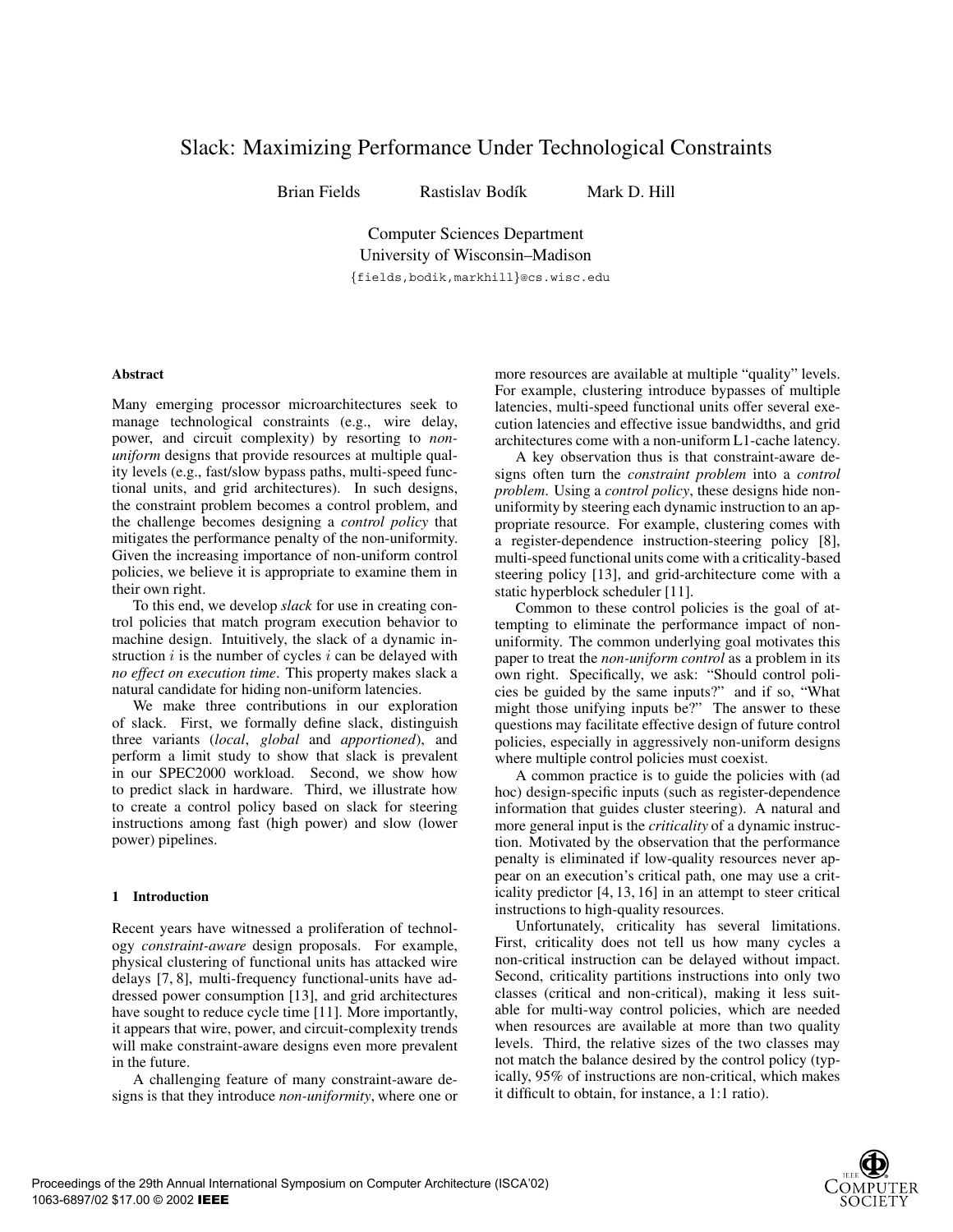To address these deficiencies, we advocate guiding control policies with *slack*. Slack is a concept taken from network analysis [1] and recently applied to microarchitecture [3, 6, 12]. *Intuitively, the slack of a dynamic instruction i is the number of cycles i can be delayed with no effect on the execution.* Slack is inherently more powerful than criticality: since it reveals the "degree of criticality" of an instruction, it enables splitting instructions into more than two classes and tuning their sizes to match the needs of the various non-uniform resources.

Despite its simple definition, slack is a complex phenomenon. Even simply *exploring its potential* warrants closer examination of the definition. In particular, does "no effect on the execution" mean no effect on any dynamic instruction or no effect on the last dynamic instruction? Furthermore, how does one compute slack without having to delay the instruction and observing whether execution time increased? The task of *exploiting slack in practice* poses further challenges. In particular, how does one build a dynamic slack predictor and how should slack be used to guide a policy? This paper makes the following contributions in understanding and exploiting slack:

**Modeling and characterizing microarchitectural slack.** Section 2 makes three contributions. First, it defines slack formally, using a dependence-graph model that captures data dependences as well as microarchitectural resource constraints [4]. Second, it distinguishes three slack variants—*local*, *global*, and *apportioned*—that are appropriate to different control situations. Finally, a limit study reveals the existence of considerable slack. For example, 75% of dynamic instructions can be delayed by five or more cycles with no impact on program execution time. This result provides encouragement that future control policies may be able to use slack to hide the nonuniformities of emerging constraint-aware designs.

**Slack prediction.** To apply slack in practice, Section 3 contributes two algorithms for dynamic slack prediction. The first algorithm predicts *explicit* slack, i.e., the actual value of an instruction's slack. The second algorithm, for which we evaluate a hardware design, predicts *implicit* slack, i.e., whether an instruction can tolerate the delay of a particular slow (non-uniform) resource. The predictor effectively matches the slack available in the *microexecution* with the non-uniformity in the *machine design*, with the goal of hiding non-uniform delays. The predictor is relatively easy to implement, since it consists of only a simple state machine and the token-passing analyzer of Fields, et al. [4].

**Application of slack in non-uniform control.** In Section 4, we provide an example use of slack as a control mechanism. We show that slack can successfully guide a steering-and-scheduling policy on a non-uniform machine in which some pipelines (including the instruction window, register file, and functional units) run at half the frequency. Specifically, our slack-based policy improves performance on such a machine by up to 20% (10% on average) over the best existing policies, coming within 3% of a higher-power machine with all fast pipelines.

## **2 Characterizing Microarchitectural Slack**

This section presents a study of microarchitectural slack. We explain its nature, measure its amount, and also discuss its implications on what non-uniform microarchitectures it encourages us to build.

The *slack* of an instruction *i* is the number of cycles *i* can be delayed without increasing the overall execution time. (Note that in this section, whenever we refer to an *instruction*, we mean a *dynamic instruction*.) Before conducting our experiments, we must carefully refine this seemingly simple definition and develop algorithms for its efficient computation. In the following subsections, we address four main issues:

*Modeling microarchitectural slack (Section 2.1):* In a complex processor, the impact of delaying an instruction *i* depends not only on program dependences but also on the resource constraints of the machine. What are the important machine resources to consider when computing slack, and how do we account for them?

*Apportioning slack (Section 2.2):* When an instruction has slack, that slack can be exploited either by the instruction itself, or by its dependent instructions. In general, the slack can be apportioned among multiple instructions that will be delayed simultaneously. What is a good way to report the amount and "apportioning flexibility" of slack?

*Methodology (Section 2.3):* To compute an optimal apportioning of slack across multiple instructions, it is necessary to examine large segments of the execution. How do we compute the apportioned slack efficiently?

*Analysis (Section 2.4):* The amount of slack affects microarchitectural decisions. What are the implications of our empirical observations on non-uniform control policies, and on the non-uniform machines that make sense to build in the future?

## **2.1 Modeling Slack**

In order to experimentally determine *microarchitecturally accurate* slack, we must understand what impact delaying an instruction has on the complex mechanisms of an out-of-order processor—where resource constraints, as opposed to data dependences, sometimes dictate the amount of slack an instruction has. For example, if no instructions data dependent on *i* are fetched, we may be able to delay execution of *i* until just before it must be committed to avoid stalling the reorder buffer. We use the term *microexecution* to include all aspects of a given program execution on a given microarchitecture. Understanding microexecutions is important both for measuring slack via offline analysis (which we explore in this section) as well as predicting slack in hardware (discussed in Section 3).

A natural way to account for all microarchitectural effects on slack is to do so indirectly (but accurately), by employing a *delay-and-observe* approach: to deter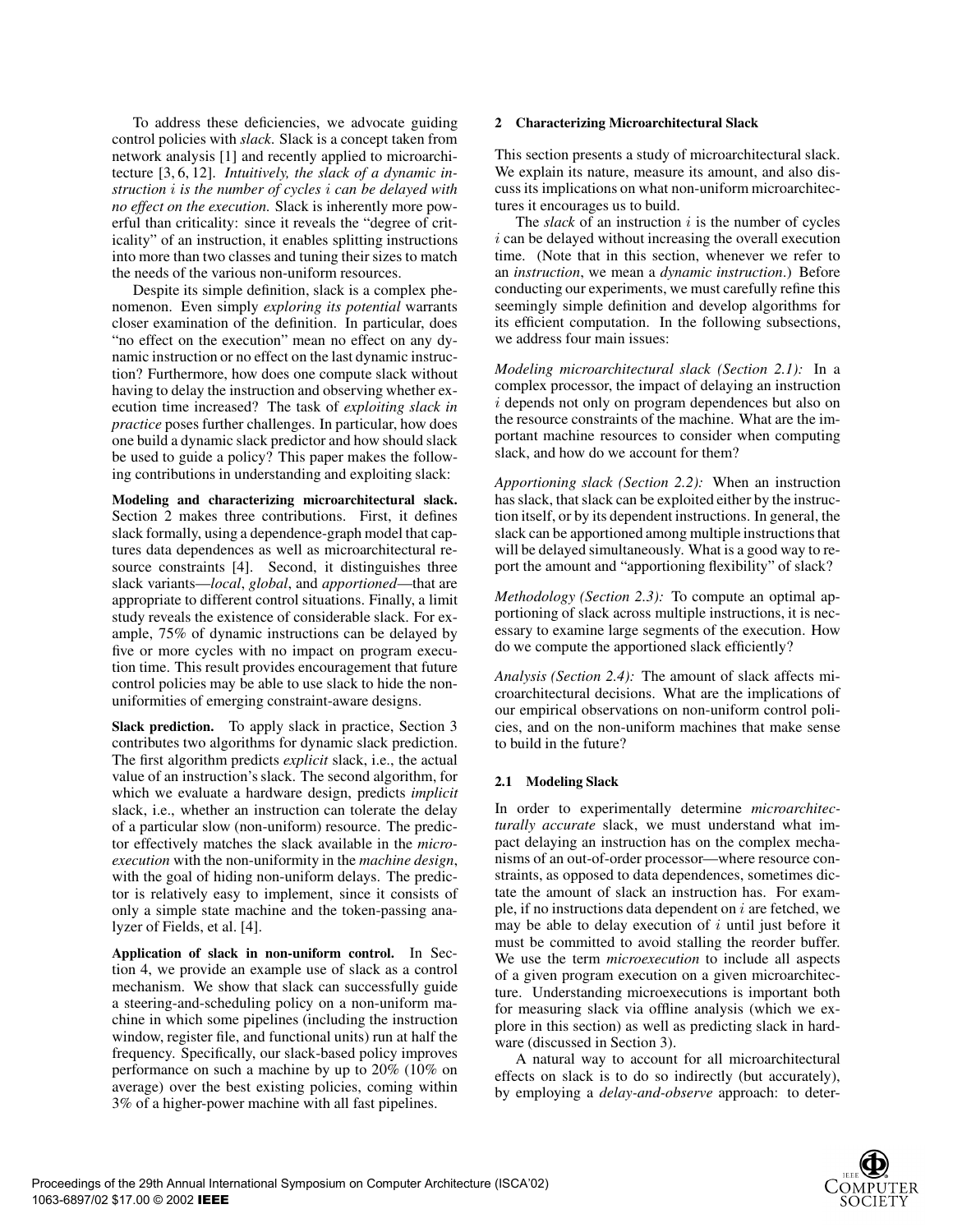mine the slack of an instruction, delay its execution by *n* cycles and observe if the *overall* execution time is increased. If it is not, the instruction has at least *n* cycles of slack. There are two serious complications with the practicality of this approach. First, to determine the precise value of slack, one needs to iterate over various values of *n* for a particular dynamic instruction, potentially restarting the simulation. Second, short of executing the whole program, it is not clear how to determine whether a given value of delay, *n*, actually slowed down the execution. These two problems make the delay-and-observe approach challenging for computing the slack of *every* dynamic instruction in the program.

Srinivasan, et al. [15] made the delay-and-observe approach feasible by sacrificing some accuracy. To avoid restarting the whole simulation, they equipped their simulator with a capability to roll back to the delayed instruction (which was always a load). To avoid rolling back from afar, they estimated early, using a set of heuristics, whether the delay actually slowed down the entire execution. The heuristics, such as whether the issue rate drops below a threshold, resulted in a measurement error of about 8%. While this methodology provided powerful (and reasonably efficient) analysis of load instructions, it may be difficult to extend its delay-and-observe approach to determining the slack when multiple non-load instructions are delayed (as opposed to a single load).

To avoid the problems with the delay-and-observe approach, our study uses an off-line method based on constructing a dependence-graph model of the execution. The graph is built by the simulator during the execution, with each edge corresponding to a dependence and annotated with the dependence's observed latency. After the execution, the slack is computed by determining how much latencies can be extended without growing the critical path of the graph (see Section 2.3).

Clearly, the graph composed of only *data* dependences will not provide much microarchitectural accuracy. The problem with a data dependence graph (DDG) is that it omits microarchitectural resource constraints, which can severely skew our slack measurements. Consider the extreme case of an instruction that writes a memory location that no other instruction in the program reads. According to the DDG, this instruction may have millions of cycles of slack. Its microarchitecturally accurate slack, however, is much shorter, as delaying the instruction by millions of cycles would stall the reorder buffer and cause a degradation in performance.

Casmira and Grunwald [3] avoid this problem by computing a "scheduling slack," which is the slack observed on a DDG constructed from instructions present in the instruction window each cycle. While this restriction adds a degree of resource sensitivity, it is still conservative in its estimation of slack. For instance, if there is only one instruction in the window, it will be determined to have a slack of zero (as it will be on the critical path), whereas this instruction may in fact have a great deal of slack (if none of its data-dependent instructions are going to be fetched for many cycles).

Fundamentally, a dependence graph is microarchitecturally accurate only when it models all dependences that govern the corresponding processor (or, equivalently, its simulator model). To obtain a microarchitecturally *sensitive* graph model, we use the model of Fields, et al. [4]. The model, summarized in Table 1 and Figure 1, accounts for in-order fetch (with edges from  $D_i$  to  $D_{i+1}$ ), inorder commit (with edges from  $C_i$  to  $C_{i+1}$ ), and out-oforder execution (by constraining pairs of *E*-nodes only with data-dependence edges). It also models fetch stalls due to the reorder buffer (with edges between *C*-nodes and *D*-nodes) and branch mispredictions (with edges between *E*-nodes and *D*-nodes, e.g.,  $E_7 \rightarrow D_8$ ). Finally, the graph also models functional-unit contention, by adding observed contention cycles into the execution latency (which is placed on *EE* and *EC* edges).

Once we have built the graph, we can identify the amount of slack an instruction has by determining how far it is from the critical path. In Figure 1, all instructions not on the critical path (marked in bold) have some amount of slack.

While this model omits some dependences, (for example, between loads that share a cache line), our validation described in Section 2.4 found that our slack calculation error is only about 1%.

# **2.2 Apportioning Slack**

While the dependence-graph model solves the problem of how to accurately *identify* microarchitectural slack, it leaves open the question of how to *report* the slack available in the graph. The problem is that we want to distribute available slack among potentially many instructions (to be delayed simultaneously) but that distribution will vary depending on the non-uniformity to be hidden.

For example, to quantify the amount of slack available to a *set* of instructions that are to be delayed simultaneously, we define a notion of *apportioned* slack. Before we define apportioned slack, however, we will define *local* slack and *global* slack, which characterize the slack available to an *individual* instruction.

**Local slack** of a dynamic instruction *i* is the maximum number of cycles the execution of *i* can be delayed *without delaying any subsequent instructions*. From our measurements, approximately 20% of instructions have local slack greater than five cycles. Local slack is conservative because it prevents delaying any instruction in the program. To avoid impairing the overall execution, however, it suffices to ensure that the program completes in the original number of cycles. This more aggressive notion is captured by global slack.

**Global slack** of a dynamic instruction *i* is the maximum number of cycles the execution of *i* can be delayed *without delaying the last instruction in the program*. From our measurements, approximately 40% of instructions have global slack greater than 50 cycles. In other words, there is a particular set of 40% of all instructions of which *one* instruction can be picked and delayed by 50 cycles without increasing execution time. Global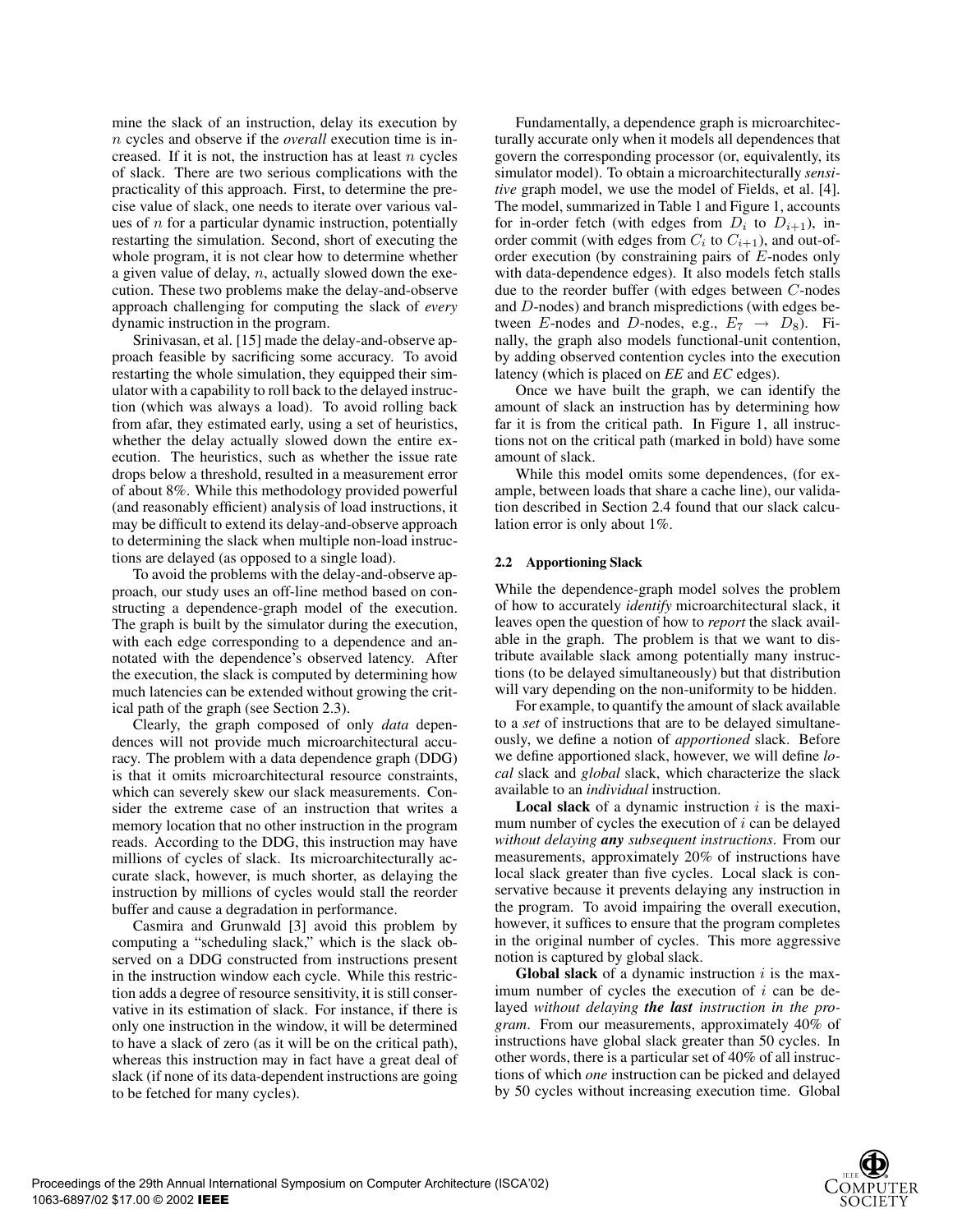

Figure 1: **An instance of the critical-path model from Table 1.** The dependence graph represents a sequence of dynamic instructions. Nodes are events in the lifetime of an instruction (the instruction being dispatched, executed, or committed); the edges are dependences between the occurrences of two events. A weight on an edge is the latency to resolve the corresponding dependence. The critical path is in bold.

| name | constraint modeled         | edge                        |
|------|----------------------------|-----------------------------|
| DD.  | In-order dispatch          | $D_{i-1} \rightarrow D_i$   |
| CD   | Finite re-order buffer     | $C_{i-w} \to D_i^a$         |
| ED   | Control dependence         | $E_{i-1} \rightarrow D_i^b$ |
| DE   | Execution follows dispatch | $D_i \rightarrow E_i$       |
| EE   | Data dependences           | $E_i \to E_i^c$             |
| EC   | Commit follows execution   | $E_i \to C_i$               |
| CС   | In-order commit            | $C_{i-1} \rightarrow C_i$   |

 $a^a w =$  size of the re-order buffer

 *inserted if*  $i - 1$  *is a mispredicted branch* 

 $\epsilon$  inserted if instruction  $j$  produces an operand of  $i$ 

Table 1: **Dependences captured by the critical-path model**, grouped by the target of the dependence.

slack thus reflects a policy that would seek to delay one instruction by many cycles. Global slack also serves as an upper bound on the amount of tolerable delay, since it is the maximum amount a particular instruction can be delayed without increasing execution time.

**Apportioned slack** captures slack available when we desire to delay *multiple instructions simultaneously*. Namely, we want to determine how many instructions can be delayed together by a certain amount of slack without impacting the execution. The desired amount of delay for each instruction depends on the apportioning strategy, which in turn depends on the particular non-uniformity whose latency we seek to hide. Thus, while global slack indicates how much *one instruction* can be delayed, apportioned slack indicates how much *a set of instructions* can be delayed simultaneously.

More formally, let *S* be an assignment of some amount of slack (possibly zero) to each instruction in such a way that *the last instruction is not delayed*. Given an assignment of slack *S*, the *apportioned slack* of instruction *i* is  $S(i)$ , *i.e.*, the slack assigned to *i*. The assignment can be arbitrary (as long as it does not delay the last instruction) and is intentionally left up to the apportioning strategy. Next, we define two such strategies we use later in our experiments.

*Five-cycle apportioning.* One way to apportion slack is to attempt to give each instruction, say, five cycles of slack. This strategy might be useful if we wanted to know how many instructions could tolerate a long (nonuniform) bypass. From our measurements (described in Section 2.4), approximately 75% of instructions have apportioned slack of five cycles. In other words, the execution contains a particular set of 75% of instructions that can be simultaneously delayed by five cycles. This surprising observation suggest tremendous optimization opportunities.

*Latency-plus-one-cycle apportioning.* Another apportioning strategy that we consider reflects a control policy for a constraint-aware processor that has a (powerefficient) ALU that runs at half the frequency of the other ALU. The goal of the control policy would be to maximize the number of instructions steered to the slow ALU, while maintaining the performance of a two-fast-ALUs machine. The corresponding apportioning strategy would be to maximize the number of instructions whose apportioned slack equals their original execution latency plus one cycle (so that they can tolerate the doubled latency of the slow unit plus some bypass overhead).

## **2.3 Algorithms for Calculating Slack**

Next, we outline the algorithms for efficiently computing the three variants of slack on the dependence graph constructed during the simulation. For simplicity, we illustrate our algorithms using simple dependence graphs where *each node is a dynamic instruction*, but our experimental results use the graph of Section 2.1.

*Local slack.* The local slack of a *node* is determined by first computing the local slack of each *edge* in the graph. The local slack of an edge  $e = u \rightarrow v$  is simply the number of cycles that the latency of *e* can be increased

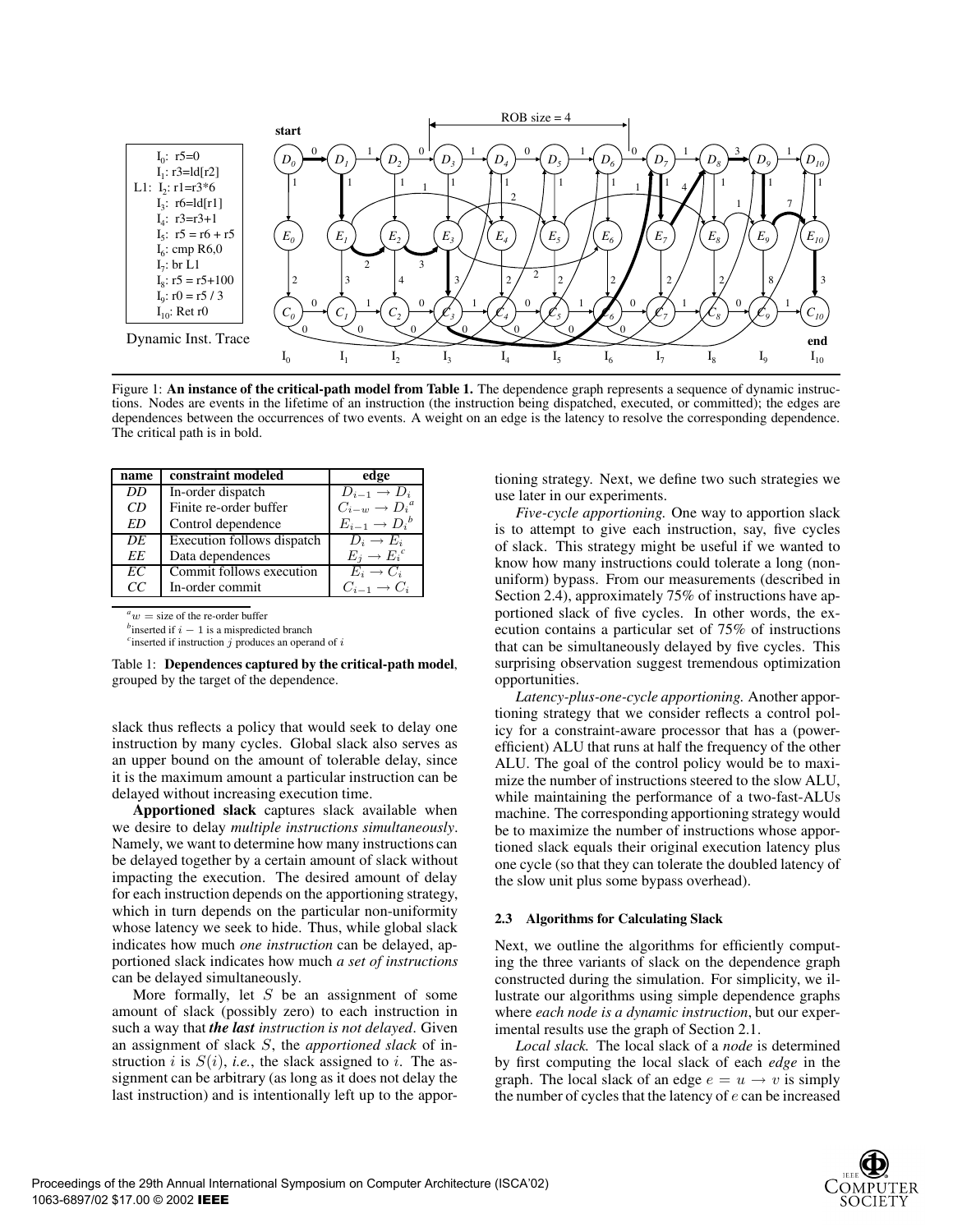

Figure 2: **Computing local and global slack.** Local slack is computed as the difference in arrival times of incoming edges. Global slack is computed via a reverse topological sort. Edges with nonzero local slack are dashed. In **(b)**, the critical path is in bold.

without delaying the target node *v*. The local slack of *e* is computed as the difference between the arrival time of the latest (*i.e.*, last-arriving) edge sinking on *v* and the arrival time of *e* (see Figure 2(a) for an example). The local slack of a node *v* is then the smallest local slack among the outgoing edges of *v*. Thus, the local slack of the middle node in the figure is  $min(L_3, L_5)=1$  cycle.

*Global slack.* As with local slack, we start by computing global slack of edges. The global slack of an edge *e* is the number of cycles that the latency of *e* can be increased without extending the graph's critical path. As with local slack, the global slack of a node *v* is the smallest global slack available among *v*'s outgoing edges.

While local slack was computed by merely examining nodes and their edges, the computation of global slack involves backward propagation that accumulates local slack. Consider Figure 2(b) as an example. We start by knowing the value of local slack  $L_i$  of each edge  $e_i$ and end up computing, for each edge  $e_i$ , the value of global slack *G<sup>i</sup>* for each edge.

In the example,  $G_3$ , the global slack of edge  $e_3$ , equals the sum of the local edge slacks  $L_3$  and  $L_6$ . We can compute *G*<sup>3</sup> recursively, as the sum of *L*<sup>3</sup> and *G*6. In general, the expression for computing the global slack of an edge *e* is  $\hat{G}_e = L_e + min(G_{out_1}, G_{out_2}, ..., G_{out_n})$ where  $G_{out_1}$  to  $G_{out_n}$  are the global slacks of the outgoing edges of *e*'s target node. This overall computation is a simple, linear time, reverse topological sort.

*Apportioned slack.* Having computed global slack, we are ready to compute apportioned slack. The goal of the algorithm is to apportion a certain amount of slack to *as many nodes as possible*, so that all nodes can be delayed (together) by the amount of slack apportioned to them without extending the critical path. The exact amount of slack we attempt to apportion to each node depends on the apportioning strategy.

The algorithm we use does not perform an optimal apportioning, but instead greedily apportions slack to the first nodes encountered during a forward pass. Due to space constraints, we only sketch the algorithm here, using the five-cycle apportioning strategy for illustration. Basically, the backward global-slack pass accumulates local slacks and deposits them on the earliest possible nodes, from where it is picked up by the forward apportioning pass. As the forward pass encounters each

node *v*, it is decided whether enough global slack exists to apportion *v* five cycles of slack. If enough exists, *v* is apportioned five cycles, and it is ensured that no other nodes further downstream are apportioned those five cycles. This process continues until the forward pass reaches the end of the program.

# **2.4 Experimental Characterization of Slack**

This section presents experimental characterization of local, global and apportioned slack. Our results show that slack has a tremendous potential for hiding non-uniform latencies, in particular when large local slacks are apportioned to multiple instructions across dependence chains. This section also addresses the implications of slack: we discuss what types of design non-uniformities can be tolerated with slack and what cannot. Finally, we validate our methodology, demonstrating that our findings are very accurate.

First, we explore the *amount* of available slack, focusing on microexecutions of typical SPEC2000 programs on an unclustered version of the 6-wide processor described in Section 4.2. We compute slack using the graph of Section 2.1, and when we refer to the slack of an instruction, we mean the slack of that instruction's *E* node. Figures 3(a)-3(c) plot the local, global and apportioned slack found in *gcc*, *gzip*, and *perl*, respectively. These three benchmarks were chosen because they illustrate the two extreme results (*gcc* and *gzip*) and a typical result (*perl*) from the full set of measurements we performed.

*Local and global slack.* The slack measurements reported in the charts should be interpreted as follows: for each data point (**x**, **y**), **y**% of (dynamic) instructions have **x** *or more* cycles of slack. In *gcc*, for instance, approximately 36% of instructions have local slack of five or more cycles. In general, we observe that relatively few instructions contain local slack that is large enough to be exploitable: on average only about 20% of instructions have local slack of five or more cycles. At the same time, we notice that a small number of instructions contain extremely large local slack (in *gzip*, about 2% of instructions have more than 80 cycles of local slack). This large local slack is promising because a single instruction is unlikely to be able to exploit it all, allowing us to apportion it to instructions without enough local slack.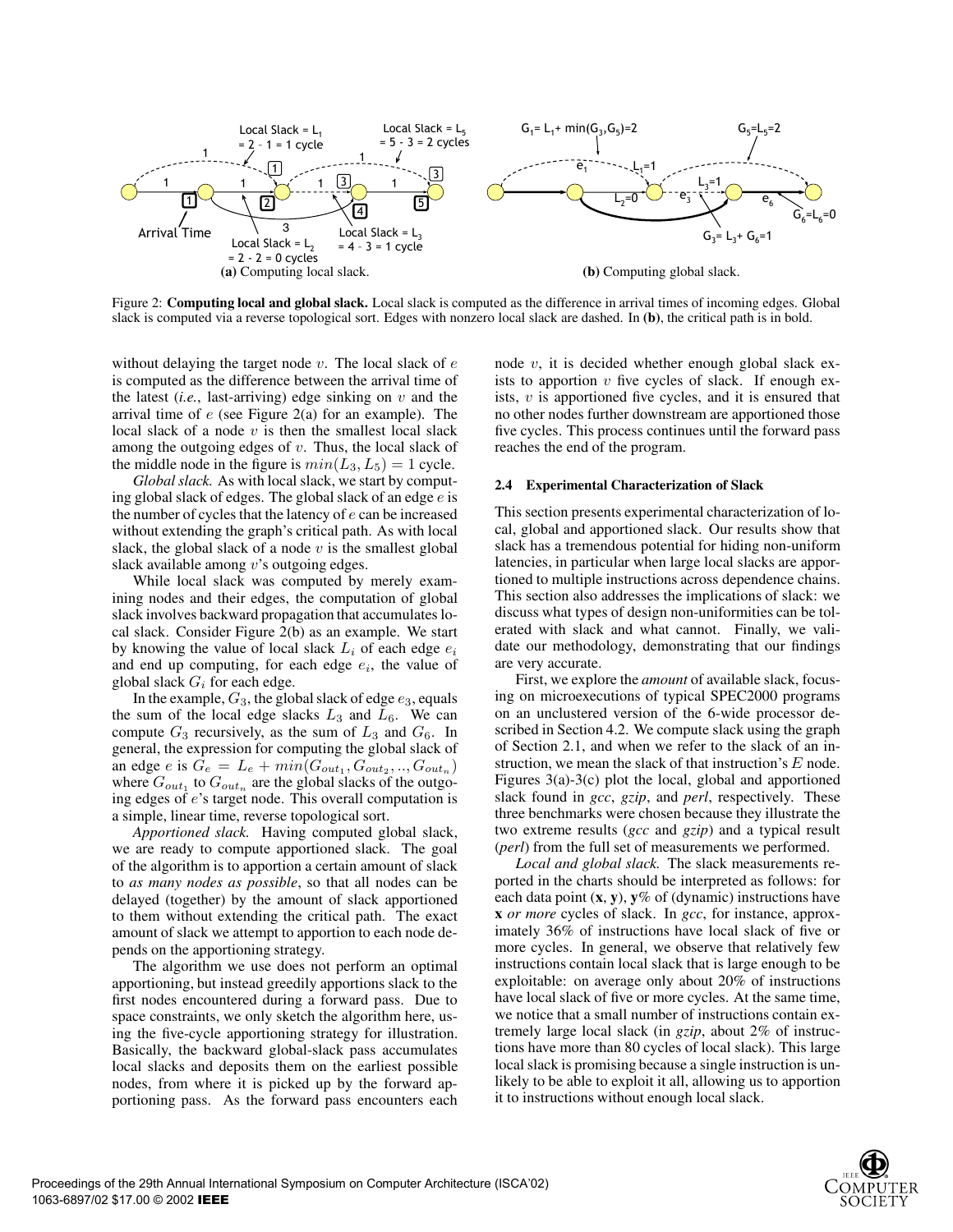

Figure 3: **Across benchmarks, there is enormous potential for exploitation of slack. (a)-(c)** Measurements of local, apportioned, and global slack for SPEC2000 versions of *gcc*, *gzip*, and *perl*. *gcc* and *gzip* represent the two extremes in the amount of slack available in the full set of benchmarks we ran; *perl* is more typical. The measurements indicate that even in the least slackful benchmark, *gzip*, there is enormous potential for hiding delays introduced by nonuniform machines. **(d)** Measurements of apportioned slack when all available slack is apportioned to load instructions. These results show it may be possible to tolerate technologically-induced bottlenecks on load instructions if, for instance, wire delays cause some instructions to endure longer L1 data cache access times than others.

Note that, while the figures only show local slack for the *execution* of instructions (*E* nodes in our model), other micro-operations associated with an instruction may also exhibit local slack. For instance, we may be able to delay the *commit* of an instruction (represented by *C* nodes in our model) without delaying any other instructions. Since our dependence-graph model accounts for this commit micro-operation, we can also apportion this local slack to other instructions.

To determine to what extent large local slacks can be used by neighboring instructions, we examine global slack. Since the global slack of an instruction is the accumulation of all local slacks that could be "stolen" from other instructions, observing a lot of global slack on many instructions would speak well for the potential for exploitation, since this would mean that lots of local slack is "freely movable" across the microexecution. Indeed, this is the case: about 40% of instructions have more than 50 cycles of global slack. The key question now is what fraction of this global slack remains if we spread it out

across neighboring instructions. We answer this question using apportioned slack.

*Apportioned slack.* To calculate apportioned slack, we must first decide on the apportioning strategy. Let us first consider giving **x** cycles of slack to as many instructions as possible. The amount of such apportioned slack is shown along with local and global slack in Figures 3(a)-3(c) for a range of values of **x**.

Again, the experiments present good news: not only does the microexecution contain a lot of apportionable local slack (which we knew from global slack measurements), but this slack is also able to satisfy many instructions: on average, 75% of instructions can be apportioned slack of five cycles. Even in the least slackful benchmark, *gzip*, there are 64% of instructions that have 5 cycles of slack. This means, for instance, that most instructions can tolerate long-latency communication across a chip without hurting performance—as long as the delayed instructions are chosen wisely (*i.e*, with a good slack predictor and a good policy).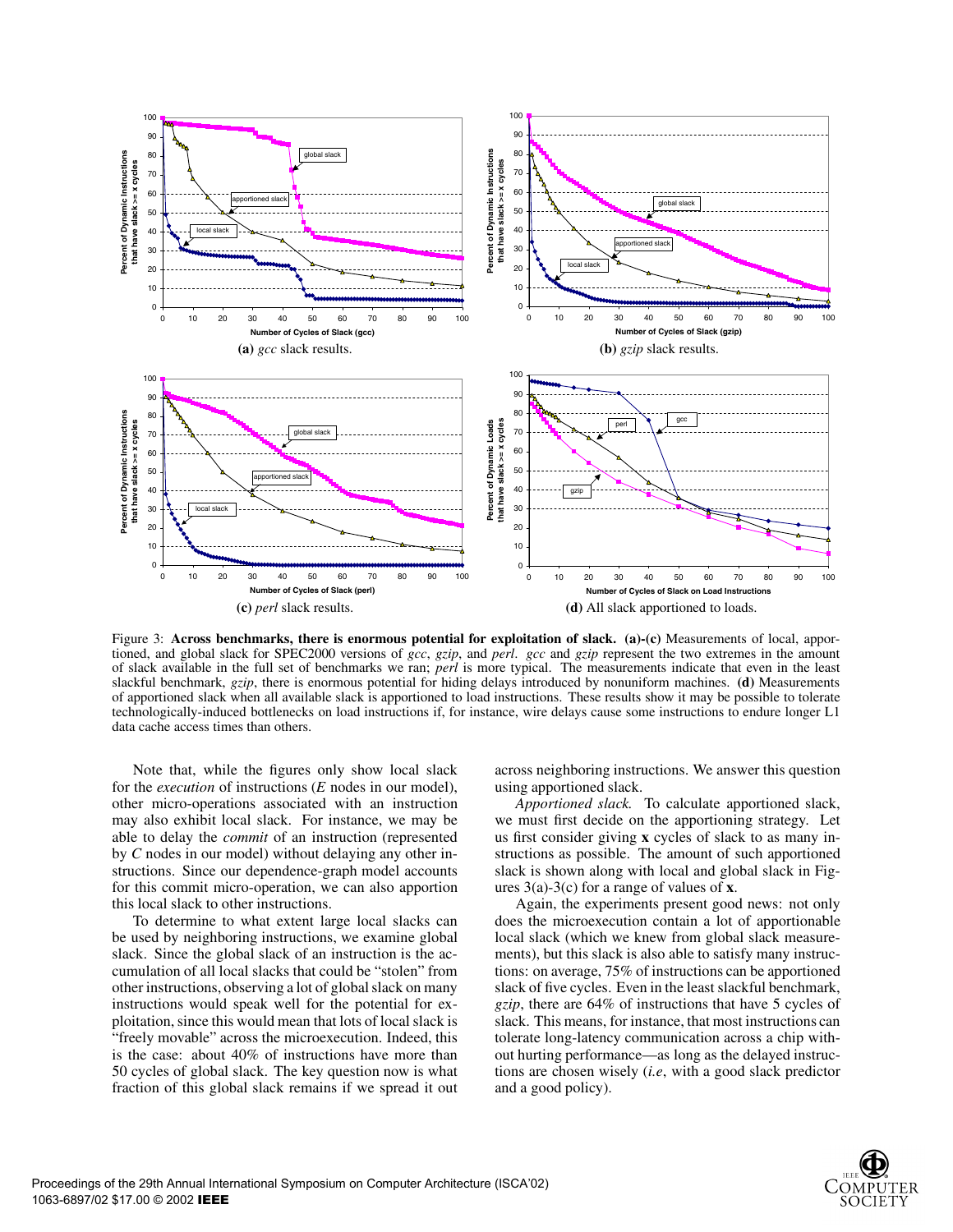

Figure 4: **Limit studies.** Measurements for two apportioning strategies are shown: *latency-plus-one-cycle* and *five-cycle* apportioning. These measurements provide an indication as to what types of non-uniform machine designs can be tolerated by a slack-based policy. For instance, latency-plus-one-cycle apportioning is relevant for the fast/slow pipeline microarchitecture studied in Section 4.

Of course, the above apportioning strategy does not reflect all non-uniformities that a control policy may have to tolerate. For instance, another interesting question is how many loads can tolerate a long latency to the L1 data cache, a concern of wire-constrained designs such as the Grid Architecture [11]. To maximize slack on loads, we modify the above apportioning strategy such that no slack is apportioned to non-load instructions. Figure 3(d) reports the results of such an apportioning. We see that a remarkable number of loads could tolerate a long-latency L1 data cache hit. Namely, there are more than 65% of load instructions with a slack of 12 cycles, enough to tolerate an L2 hit. Together, the data suggest an opportunity to build selective L1-cache bypasses.

*Breakdown of slack per opcode.* In Figure 4, we examine how much apportioned slack is available to instructions of various types. The figure computes the breakdown for the two apportioning strategies described in Section 2.2: five-cycles-per-instruction and latencyplus-one-cycle. The figure classifies instructions into four categories: loads, stores, integer operations, and floating-point operations. (Note that our simulator discards all NOP instructions after fetch, and, thus, they are not included in any of the slack measurements.)

Figure 4 leads to several conclusions about what types of non-uniformities can be tolerated with slack.

- Most instructions (on average, greater than 75%) have enough slack to tolerate doubling their latency. This means we can run most functional units at half-speed without losing performance, provided we are successful at predicting which instructions have slack. This result is good news for the fast/slow pipelines microarchitecture we study in Section 4.
- A large percentage of instructions of each type can have their latency doubled; this holds even for longer latency floating-point operations.

• There is no instruction type which nearly always has slack. Thus, a machine design that simply makes all functional units of a particular type slower is likely to degrade performance.

*Validation.* We need to validate our experiments since (as previously mentioned) the dependence-graph model we use to compute slack only includes the most significant microarchitectural dependences. Thus, the slack measurements have some error.

We confirm correctness of the slack measurements by the following two-step process: (1) we identify apportioned slack on the graph, as usual; and, then, (2) we rerun the simulation on which the graph was constructed, but in this new run, each dynamic instruction is delayed by its apportioned slack. Since we are delaying the instruction in the actual (simulated) execution, errors in the graph-computed slack will be manifested as increases in the execution time of the simulation.

We performed this validation with several different apportioning strategies: *latency-plus-one-cycle* and *fivecycle* apportioning from Figure 4 and *12-cycles to loads* from Figure 3(d). Space limitations prohibit detailed presentation of results, but the maximum error observed across all benchmarks and apportioning strategies was less than 3%, with an average error of about 1%, which is less than previous related efforts [15].

## **3 Predicting Slack**

Our slack predictors follow the history-based approach used in most hardware predictors: the slack of a dynamic instruction, known after the instruction commits, trains a PC-indexed predictor, which is then used to predict the slack of future instances of the same static instruction. An alternative would be a context-based approach that would predict slack based on the current state of, say, the scheduling window [5]. The advantage of the historybased approach is that it allows predicting slack early in the pipeline.

Two conditions must be met to enable history-based slack prediction. First, there must be a locality of slack, in that dynamic instances of a given static instruction exhibit roughly the same slack. Second, we must design a hardware mechanism for measuring slack of a dynamic instruction. We meet the two conditions in the following two subsections. Then, equipped with a hardware slack *detector*, we develop two slack *predictors*. The predictors differ in what is stored in the predictor table: the *explicit-slack* predictor learns the actual value of slack of the static instruction; the *implicit-slack* predictor learns whether the static instruction can tolerate the delay of a particular non-uniform resource.

## **3.1 Locality of Slack**

Since slack arises partly due to microarchitectural events, like reorder-buffer stalls caused by cache misses, one might expect that dynamic slack is distributed across the instruction stream more or less randomly, complicating

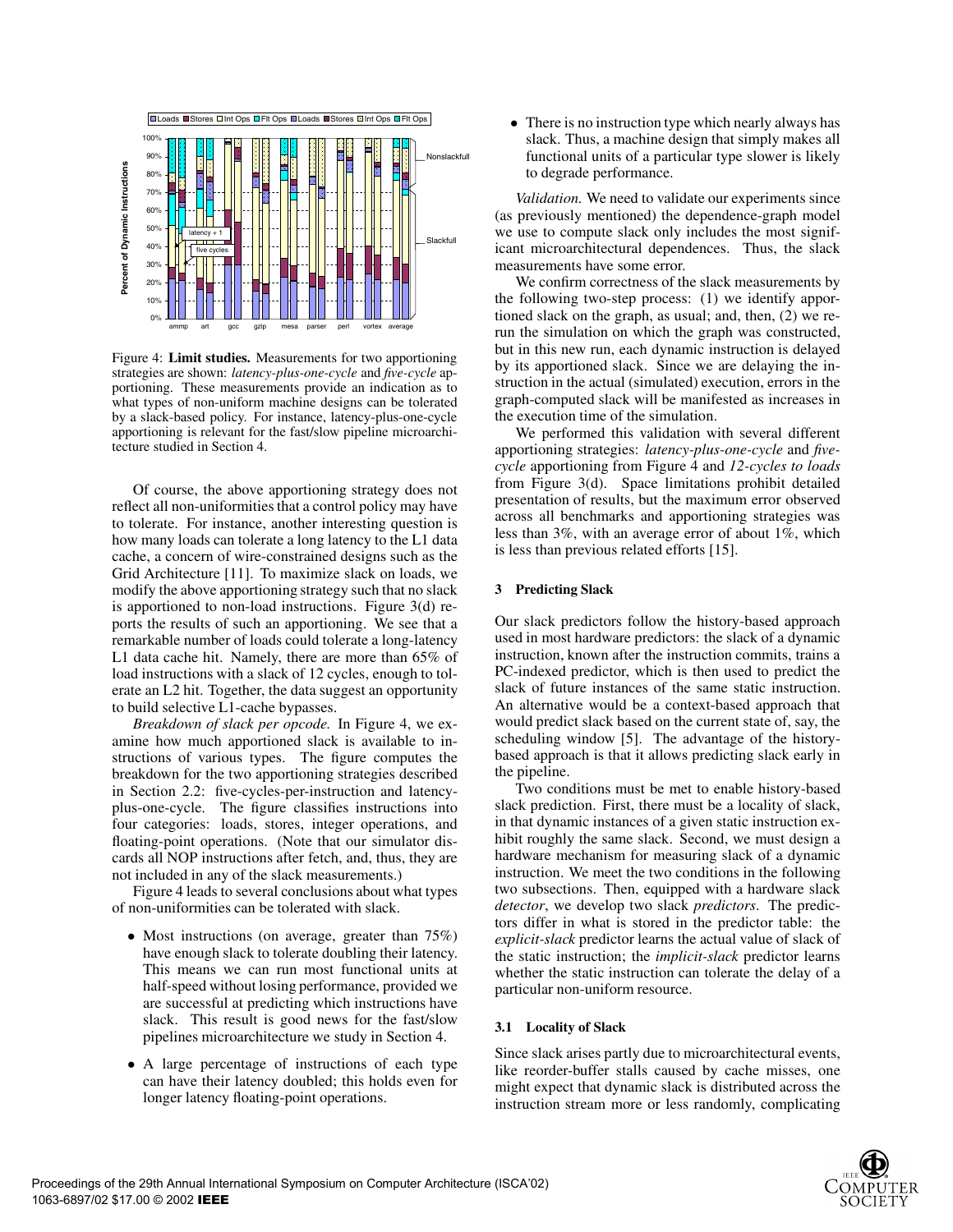

Figure 5: **Mapping dynamic slack behavior to static instructions.** Uses latency-plus-one-cycle apportioning. On the y-axis, the number of slackful static instructions is weighted by the number of each static instruction's dynamic instances.

predictability. Our experiments present good news: 68% of static instructions (dynamically weighted) *almost always* have enough slack to double their latency (precisely, they have enough slack on at least 90% of their dynamic instances; see Figure 5). More significantly, this slack represents about 80% of all apportioned slack (that is, 80% of slack exploitable by an oracle predictor that correctly predicts the slack of every dynamic instruction).

In more detail, our experiments used the following methodology. First, we computed the apportioned slack using the latency-plus-one strategy introduced in Section 2. Next, we identified *slackful* static instructions. A static instruction is slackful if *D*% of its dynamic instructions contained apportioned slack, where *D* was varied from 90 to 100. Figure 5 plots the amount of slackful static instructions. The chart also plots the total amount of apportioned slack (labeled *ideal*). This slack could be exploited with an oracle predictor that is correct on each dynamic instruction. Note that while relatively few static instructions are slackful all the time (28%, on average), allowing just 5% "misprediction rate" (*i.e.*, requiring them to be slackful 95% of the time) brings this amount to 62%, on average.

#### **3.2 Measuring Slack in Hardware**

In Section 2.1, we described the delay-and-observe approach, as a natural—but expensive approach—for accurately measuring slack in a processor *simulator*. In that approach, a dynamic instruction is delayed by *n* cycles, after which the execution is observed. If the overall execution is not slowed down, the instruction has at least *n* cycles of (global) slack.

In this section, we use the delay-and-observe paradigm to design *hardware* for measuring slack. We accomplish this goal by elegantly solving the two implementation challenges of the delay-and-observe approach. Specifically, the challenges are: **(1)** measuring slack of a dynamic instruction requires repeatedly delaying the instruction for various values of delay, which involves

rolling back the execution; and **(2)** determining (naively) whether the overall execution was affected by the delay requires comparing the original and the perturbed execution. To solve the first challenge, we sample each *dynamic* instruction at most once. Such sampling avoids the need for rollback yet is sufficient to determine the slack of a *static* instruction, since we exploit the locality of slack presented in Section 3.1.

To solve the second problem (determining whether the execution was affected by the delay), we exploit the following observation: *the overall execution is slowed down by the delay if and only if the delayed instruction appears on the critical path of the micro-execution*. 1 With this observation, we can reduce the problem of detecting slack to that of determining criticality, which can be easily performed using our token-passing criticality detector [4].

For the sake of completeness, we sketch here the algorithm behind the token-passing detector of criticality [4]. For simplicity, we will explain its operation on data dependences, but the detector actually operates on the graph model illustrated in Figure 1. The detector is based on the observation that a dynamic instruction *i* is not critical if either of two conditions hold: **(1)** the value *v* computed by *i* arrives at each consumer *j* before one of *j*'s remaining operands arrives (*i.e.*, if *v* is not *last-arriving* and, hence, has non-zero local slack at *j*); or **(2)** if the consuming instruction  $j$  is not critical. Thus, we need to determine if the value *v* computed by *i* traverses a long chain of data dependences where consumers are always waiting for it (*i.e.*, where it was always last arriving). If this situation occurs, *i* is predicted critical—otherwise it is known to be non-critical.

This observation lends itself to an efficient hardware implementation: to determine if dynamic instruction *i* is critical, plant a token into *i* (the token can be thought of as an extra bit appended to the data computed by the instruction). The token is then propagated together with the data to all dependent instructions, except that it is killed whenever the data is not last-arriving at a consumer instruction. After a few hundred instructions, the detector examines the machine: if at least one copy of the token is alive, the dynamic instruction was critical (because there must have been at least one chain of data dependences on which the data was always last arriving.) With high probability, *i* is part of the critical path, since delaying *i* would delay all instructions on this long chain.

To put the pieces together, our slack detector works as follows. Given a dynamic instruction *i* and a value *n*, the slack detector answers the question "does *i* have at least *n* cycles of slack?" The slack detector is a simple delayand-observe extension of the criticality detector [4]: it first delays the instruction by *n*−1 cycles (see footnote 1) and then observes, by planting a token into *i*, whether the delayed instruction *i* is critical. If *i* is critical, then it does not have *n* cycles of slack; otherwise it does.

<sup>&</sup>lt;sup>1</sup>Strictly speaking, this observation makes a one-cycle mistake, because a delay may make the dynamic instruction critical without making the critical path any longer.

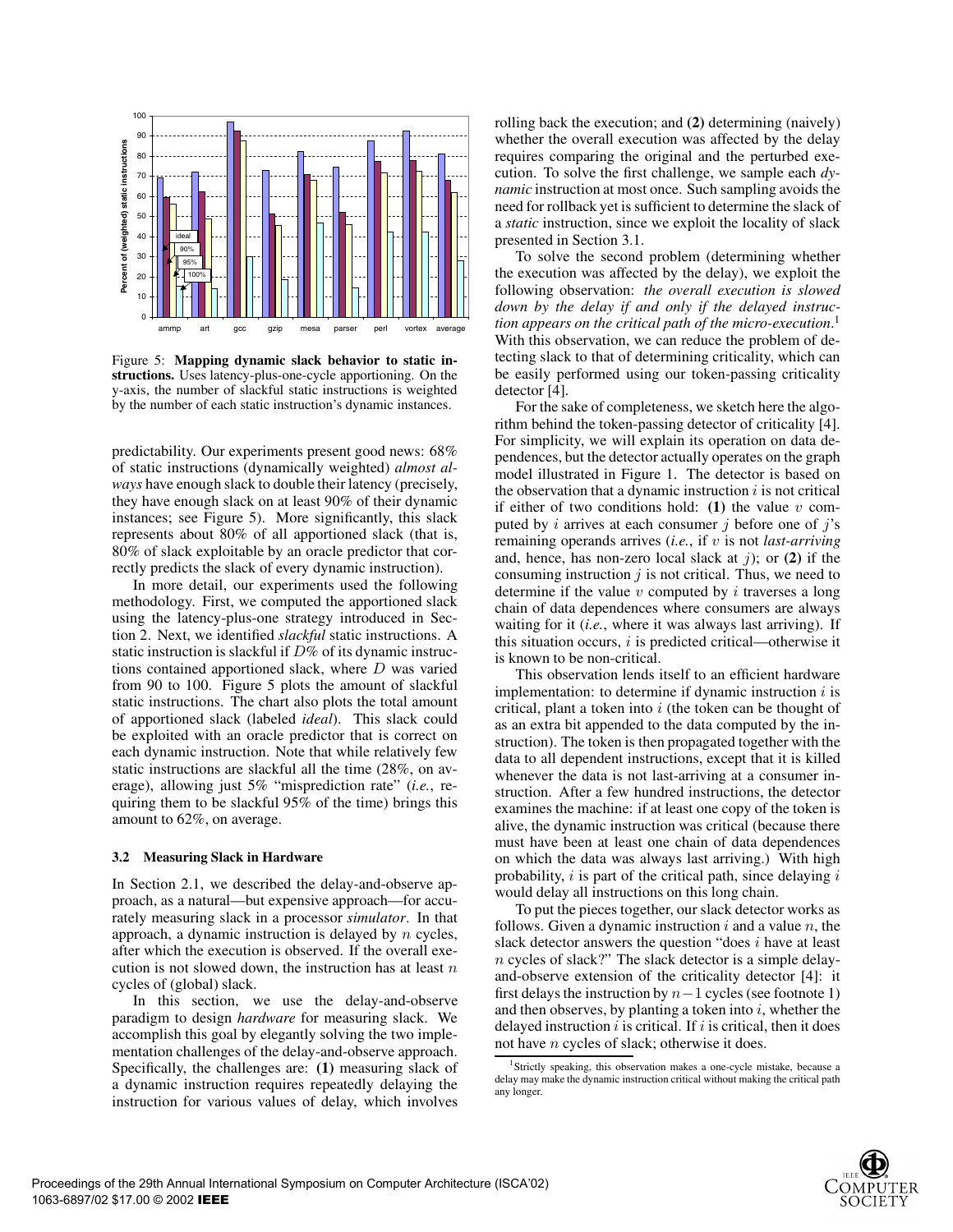## **3.3 Explicit-Slack Predictor**

The explicit slack predictor learns and predicts the *actual* number of cycles of slack available in each static instruction. The predictor is trained by sampling dynamic instructions—using the slack detector described above under various values of slack *n*. The goal of sampling is to converge to the average value of slack for each static instruction, which can be achieved with a binary search (assuming the instruction has good slack locality).

It should be noted that training the predictor by delaying a dynamic instruction is not likely to noticeably slow down the program because **(i)** sampling is sparse (in our designs, the sampling rate is roughly 1 instruction per 100 instructions, and can be even sparser), and **(ii)** the inserted delay is typically just large enough to make the instruction critical, which means that the delay may extend the critical path by at most a few cycles.

Predicting explicit slack, however, produces some challenges. Most importantly, it is not clear how to avoid measurement perturbation due to non-uniform resources. For example, on a machine with both fast and slow functional units, an instruction will appear to have different slack, depending on which functional units it (and its dependents) were executing when its slack was sampled.

# **3.4 Implicit-Slack Predictor**

We address the measurement perturbation problems with an *implicit-slack* predictor, which, instead of predicting *exactly* how much slack an instruction has, predicts whether it has *enough* slack to tolerate a particular nonuniform resource—for instance, whether its execution latency can be doubled without impact on performance.

The implicit-slack predictor works by dividing instructions into *slack bins*, according to the resources that these instructions can tolerate. The number of bins is determined by the number of decisions a control policy must make for each instruction. For an example, let us consider the non-uniform machine used in Section 4 for our experiments. The control policy for this machine must make two decisions for each instruction *i*: **(1)** should *i* be steered to the fast or slow pipeline? and **(2)** should *i* be scheduled with high priority or low priority within a pipeline? These two decisions lead to four slack bins:

- 1. steer to fast pipeline & schedule with high priority,
- 2. steer to fast pipeline & schedule with low priority,
- 3. steer to slow pipeline & schedule with high priority,
- 4. steer to slow pipeline & schedule with low priority.

These four bins can be viewed as corresponding to four *virtual* non-uniform resources, where each dynamic instruction is assigned to one resource. In general, if a control policy must make *k* decisions for each instruction, we have  $2^k$  virtual resources, each corresponding to a slack bin.



Figure 6: **The non-uniform microarchitecture used in our experiments.** The processor consists of one fast and one (or two) slow pipelines.

Measuring implicit slack has four important advantages. First, when sampling the slack, we don't need dedicated logic to artificially delay the instruction. Instead, the predictor can delay the instruction *naturally*, by steering it to the sampled non-uniform resource. Second, as desired, by measuring tolerance to non-uniform delays, we effectively remove the impact of perturbation on the measurement. Third, bin membership can be trained faster than the actual slack. Dealing with bins, rather than with the actual slack, can be much easier for the control policy.

Finally, it should be noted that while the four slack bins above are ordered in seemingly decreasing priority, it does not mean that the slack of instructions in bin 3 is greater than those in bin 2. In general, into which bin an instruction falls depends purely on which resource it can tolerate, which is the fourth advantage of the the implicitslack approach.

## **4 Example Use of Slack in Non-Uniform Control**

In this section, we evaluate the success of slack in guiding a non-uniform control policy. We define an aggressively non-uniform (power-aware) microarchitecture and design a slack-based control policy for hiding its non-uniformities. We compare the slack-based policy with several policies based on existing control techniques and discover that slack is remarkably more successful at hiding the performance penalties that arise due to nonuniform resources.

Specifically, we evaluate a slack-based control policy on the machine pictured in Figure 6. In this design, the microarchitecture is divided into two *pipelines*, with each pipeline consisting of half of the *instruction window, issue logic, and functional units*; and a copy of the register file. The design saves power by running one pipeline at half frequency, exploiting the (approximate) relationship *P*  $\propto FV^2$  between power *P*, voltage *V* and frequency *F*. By halving the frequency, we can reduce voltage enough that the overall power consumption is reduced roughly to a fourth ( $P \propto F^2$ ). (Note that reducing the frequency of such a large portion of the pipeline is a more aggressive power-aware design than one that only reduces the functional-unit speed.)

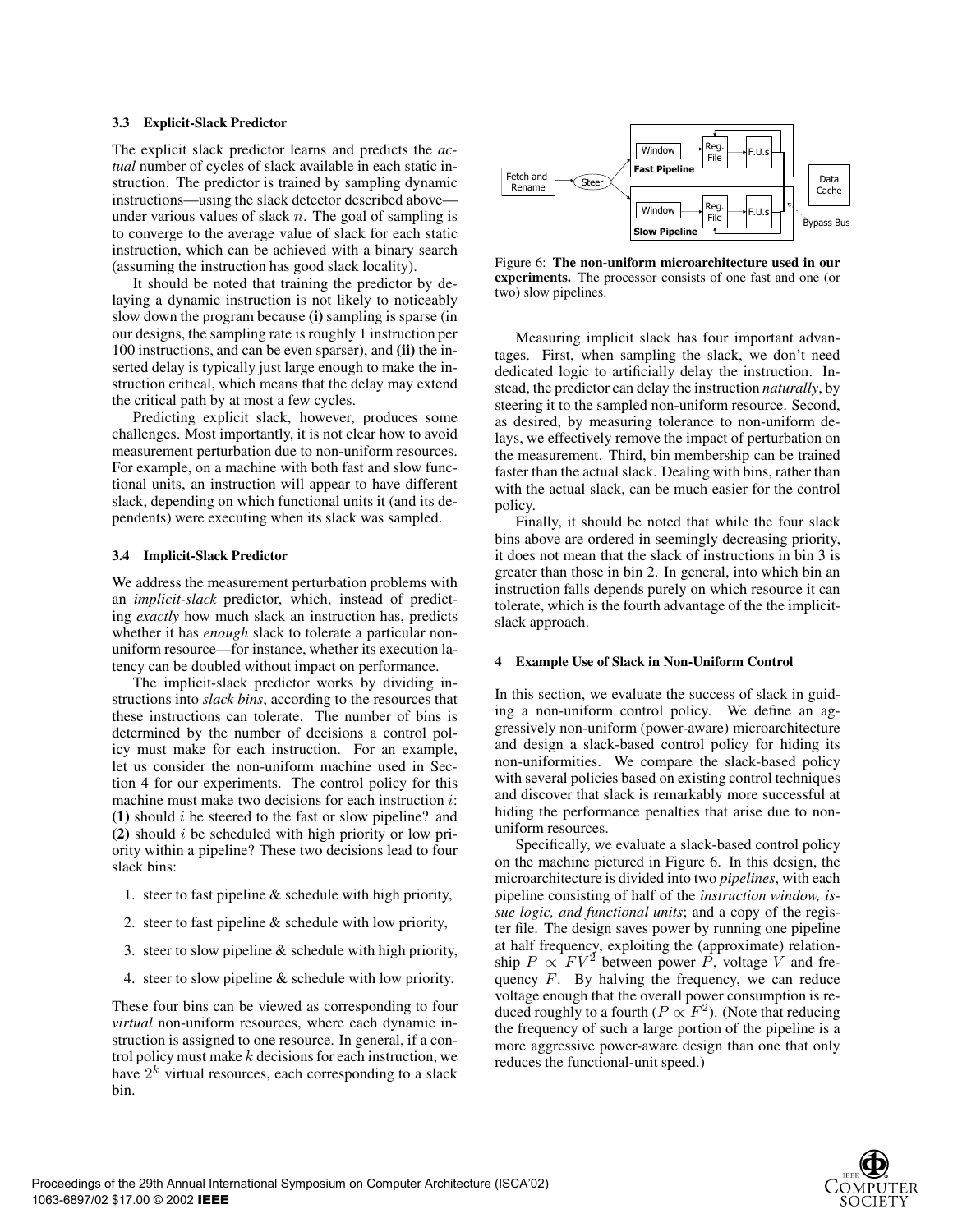# **4.1 Control Policies**

At a first glance, it may seem that reducing the frequency on one pipeline introduces only one kind of nonuniformity. The reality is that in our design we need to deal with three forms of non-uniformity:

- 1. The *execution latencies* of functional units in the slow pipeline will be twice as large as those in the fast pipeline.
- 2. The *bypass latency* between the two pipelines will be longer than the intra-pipeline bypass latency, due to physical distance and due to crossing voltage domains.
- 3. The *effective issue bandwidth* of the slow pipeline will be half of the bandwidth of the fast pipeline, because the slow pipeline issues instructions every other fast cycle. This reduction in issue bandwidth manifests itself as increased contention (which happens to be the hardest constraint to deal with).

The important consequence of the third point is that frequency reduction reduces the effective bandwidth of the *entire* machine. This observation is important because it sets the correct expectation on the control policy: when a workload is bandwidth-limited (i.e., exhibits high IPC rate), no control policy will be able to avoid the performance penalty.

To attack the above three non-uniformities, we design a slack-based policy that controls two machine aspects:

- *Instruction steering*, which determines into which pipeline a dynamic instruction is sent.
- *Instruction scheduling*, which determines which of the data-ready instructions in a pipeline are executed.

We assume that the steering decision is performed before any scheduling decisions are carried out.

Our slack-based policy employs four bins, as introduced and motivated in Section 3.4. These four bins control to which pipeline an instruction will be steered, and also how the instruction will be scheduled within the pipeline (see Table 3). Note that we also experimented with two-bin policies (which performed steering but no slack-based scheduling), but the four-bin scheme performed up to 5% better.

To assign a slack bin to each static instruction, our slack policy uses a 4K-entry array of 6-bit saturating counters, indexed by PC. The counter is decremented by one if the slack sampling (see Section 3.4) detects that the instruction can tolerate a given pipeline and a given scheduling policy (i.e., is slackful enough for the pipeline/scheduling combination). The instruction is moved to a lower-numbered bin when the counter reaches zero and to a higher-bin if it is detected that it does not have enough slack for the given level.

We compare our slack-based policy to several policies based on existing (non-slack-based) control tech-

| <b>Name</b>              | <b>Policy</b>                             |
|--------------------------|-------------------------------------------|
| Reg-Dependence           | Perform load balancing if one pipeline    |
|                          | is four times as full as another.         |
|                          | Otherwise, steer instruction to pipeline  |
|                          | that will produce one or more of its      |
|                          | inputs. Steer to least-filled pipeline    |
|                          | if all operands are ready                 |
| <b>Fast-first Window</b> | Send instructions to the fast pipeline    |
|                          | until its window becomes half full, then  |
|                          | apply register-dependence steering.       |
| <b>Fast-first Ready</b>  | Send instructions to fast pipeline until  |
|                          | there were more ready instructions then   |
|                          | issue slots over the last 5 cycles. Then, |
|                          | apply register-dependence steering.       |

Table 2: **Baseline policies for controlling fast/slow pipeline microarchitecture.**

niques. While we experimented with many such policies, we only present three that performed best (see Table 2). The first is a simple register-dependence steering policy, while the other two "favor" the fast pipeline over the slow one in that instructions are steered to the fast pipeline until some condition is met. We also evaluate the use of the ALOLD criticality predictor from Tune, et al. [16], as a replacement for the token-passing criticality analyzer [4] in the slack detector (see Section 2.4). (We also experimented with the QOLD criticality predictor from the same work  $[13, 16]$ , but the ALOLD predictor performed considerably better in our context.)

# **4.2 Methodology**

Our evaluation uses a typical dynamically-scheduled superscalar processor as a baseline whose configuration is detailed in Table 4. The simulator is built upon the SimpleScalar tool set [2]. Our benchmarks consist of a subset of the SPEC2000 benchmark suite; all are optimized Alpha binaries using reference inputs. Initialization phases were skipped and detailed simulation ran until 100 million instructions were committed.

# **4.3 Experimental Evaluation**

We evaluate the set of control policies on a machine with one 3-wide fast pipeline and one 3-wide slow pipeline (*3f+3s*). The results, presented in Figure 7, yield two overall conclusions. First, our slack-based policy performs better than any non-slack policy, by 10% on average. Second, using slack reduces the performance degradation (with respect to the high-power *3f+3f* configuration) from an average of 16% to only 3%.

It is interesting to observe the effect of replacing the token-passing detector with the ALOLD predictor: while ALOLD performs better than the non-slack schemes, degrading performance by 10%, it appears that the tokenpassing detector is needed to accurately measure slack.

In an attempt to recoup the small performance loss of *3f+3s*, we experimented with other configurations where issue bandwidth is made equal to *3f+3f* through the ad-

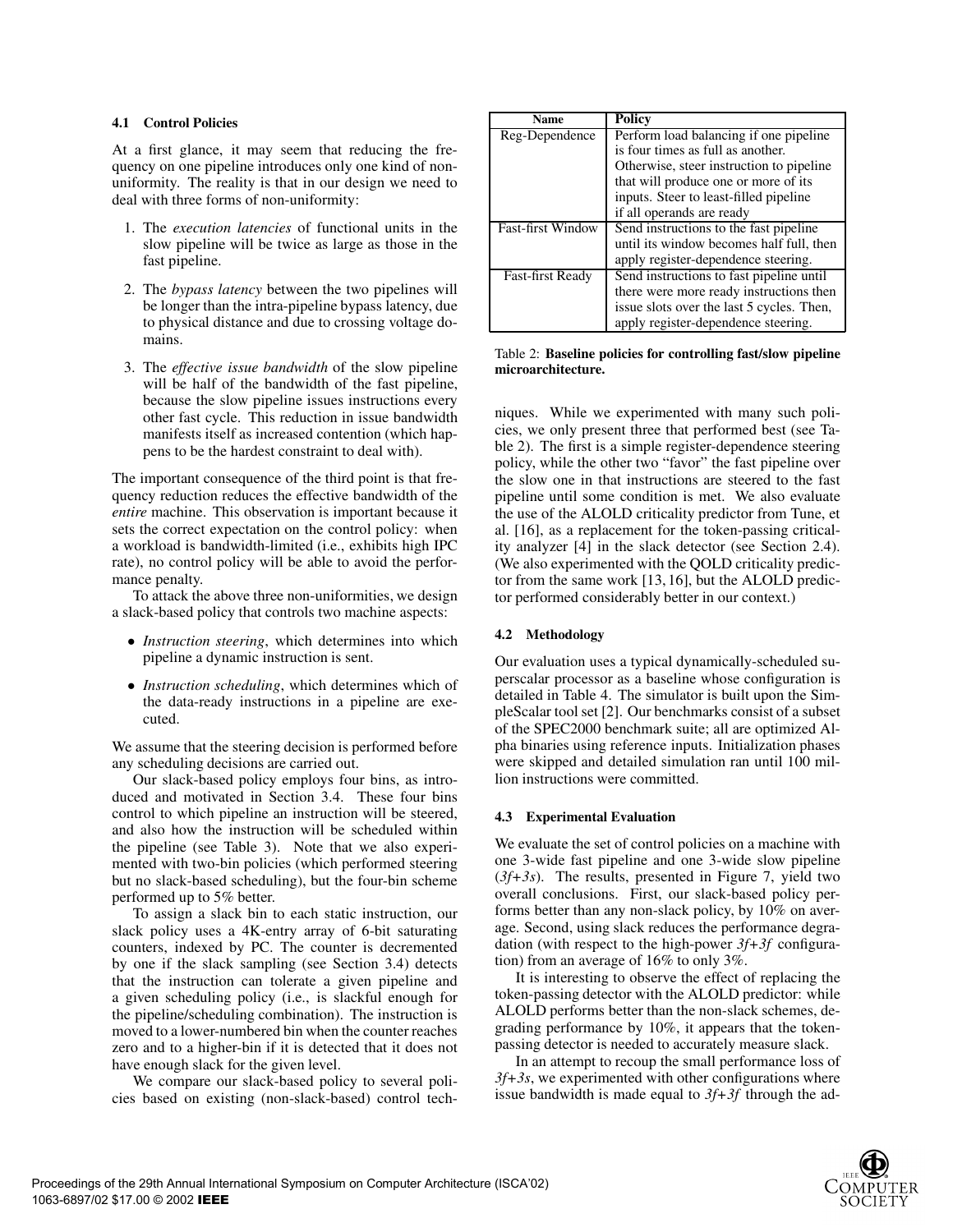| Slack bin #   | <b>Policy decisions</b>               | <b>Hysteresis counter</b>                           |
|---------------|---------------------------------------|-----------------------------------------------------|
| 4             | Fast pipeline, high priority schedule | Initialize to 0 upon entering level.                |
|               |                                       | Increase by 8 if detected not slackful.             |
|               | Fast pipeline, low priority schedule  | Initialize to 63 upon entering level.               |
|               |                                       | Immediately go to level 4 if detected not slackful. |
| $\mathcal{D}$ | Slow pipeline, high priority schedule | Initialize to 63 upon entering level.               |
|               |                                       | Immediately go to level 3 if detected not slackful. |
|               | Slow pipeline, low priority schedule  | Initialize to 63 upon entering level.               |
|               |                                       | Immediately go to level 2 if detected not slackful. |

Table 3: **Hysteresis implementing the four slack bins.** Note: if the slow instruction window contains four times as many instructions as the fast pipeline, the slack-based steering decision is overridden, and the incoming instruction is sent to the fast pipeline. Such load balancing never sends instructions to the slow pipeline.

| <b>Dynamically</b>       | 128-entry instruction window (64 entries in each of 2 pipelines) with critical-first scheduling, |  |
|--------------------------|--------------------------------------------------------------------------------------------------|--|
| <b>Scheduled Core</b>    | 256-entry re-order buffer, 6-way issue, 12-cycle pipeline, perfect memory disambiguation,        |  |
|                          | fetch stops at second taken branch in a cycle, 1 cycle normal bypass latency plus                |  |
|                          | one cycle extra delay if sending data from one clock domain to another.                          |  |
| <b>Branch Prediction</b> | Combined bimodal (8k entry)/gshare (8k entry) predictor with an 8k meta predictor,               |  |
|                          | 4K entry 2-way associative BTB, 64-entry return address stack.                                   |  |
| <b>Memory System</b>     | 64KB 2-way associative L1 instruction and data (2 cycle latency) caches,                         |  |
|                          | shared 1 MB 4-way associative 12 cycle latency L2 cache, 100 cycle memory latency,               |  |
|                          | 128-entry DTLB; 64-entry ITLB, 30 cycle TLB miss handling latency.                               |  |
| <b>Functional Units</b>  | In each of 2 pipelines: $3$ Integer ALUs (1), 1 Integer MULT (3),                                |  |
| (latency)                | 2 Floating ALU (2), 1 Floating MULT/DIV (4/12), 1 LD/ST ports (2).                               |  |
| <b>Token-passing</b>     | 4K-entry array for storing predictions (2 bit bin, 6 bit hysteresis per entry),                  |  |
| <b>Slack Predictor</b>   | 768-byte training array—(8 tokens $x$ 3 nodes $x$ 256-entry ROB) bits                            |  |

Table 4: **Configuration of simulated processor.**

dition of another slow pipeline. In these equi-bandwidth configurations, we found that our slack-based policy actually slightly improved performance over *3f+3f*, while the non-slack policies significantly degraded it, by 12– 15% on average.

Specifically, the two additional configurations were *3f+3s+3s* and *Half 3f+3s+3s*, each with one 3-wide fast pipeline and two 3-wide slow pipelines; but, in *Half 3f+3s+3s*, the window size of each slow pipeline is halved (so that the effective window size is equal to that of *3f+3f*). The decrease in window size of *Half 3f+3s+3s* resulted in only a modest performance loss of 1–2% compared to *3f+3s+3s*,

To estimate the power savings obtained from the configurations, we can directly apply the relationship  $P \propto$ *F*<sup>2</sup>. For the *3f+3s* configuration, we save 37.5% of the power of the *core* (including the instruction window, issue logic, register file, and functional units), and for the *3f+3s+3s* configuration, we save 25%. The latter result is interesting, since it suggests we can obtain significant power savings with some cost in area, but no loss in performance, by exploiting a control policy based on slack.

## **5 Related Work**

As most related work has already been discussed in relevant sections, we will only summarize here. Srinivasan and Lebeck [15] and Rakvic, et al. [10] perform measurements of load latency tolerance in out-of-order processors. The concept of using dynamic scheduling slack



Figure 7: **Comparing control policies on fast/slow pipeline microarchitecture.** All measurements are normalized to the baseline of two fast 3-wide pipelines (*3f+3f*). Also, results are shown for a single fast 3-wide pipeline (*3f*) for reference. The rest of the measurements are different control policies for a *3f+3s* machine.

for controlling microarchitectures through clustered voltage scaling was proposed by Casmira and Grunwald [3]. In these works, no slack predictor design was studied.

Much research has explored using critical-path predictions in control policies for various optimizations, including power optimizations [9, 13], cluster steering [4, 16], dynamic instruction scheduling [4], value prediction [4, 16], and cache optimizations [5, 14]. In our work,